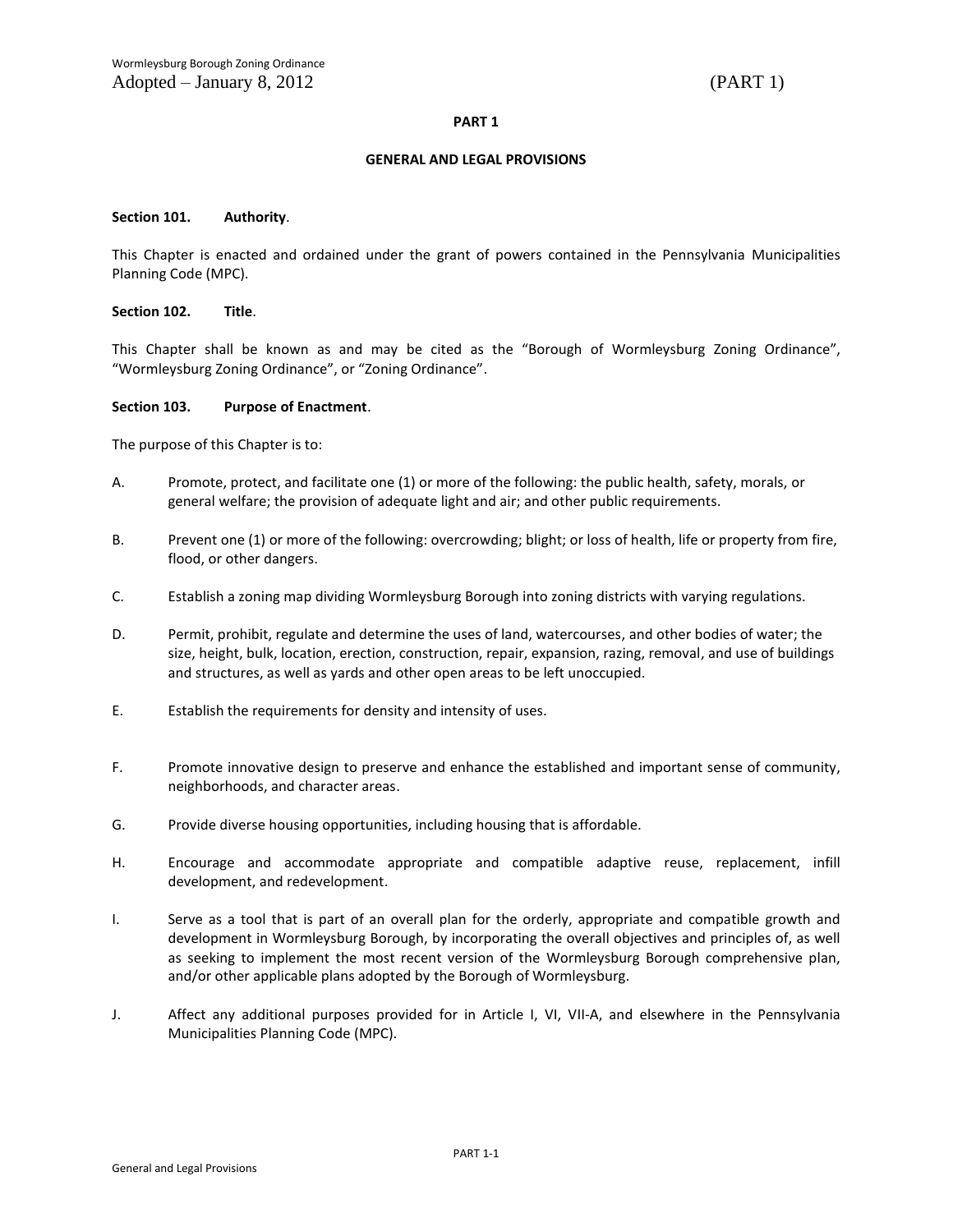### **Section 104. Interpretation and Uses Otherwise Not Provided For.**

- A. Interpretation. In interpreting and applying this Chapter, its provisions shall be held to be the minimum requirements for promotion of health, safety, morals and general welfare of Wormleysburg. Any use permitted subject to the regulations prescribed by the provisions of this Chapter shall conform with all regulations of the zoning district(s) in which it is located and elsewhere herein this Chapter, as well as with all other applicable regulations of this and other related chapters, ordinances, standards, and/or rules. This Chapter is not intended to interfere with, abrogate, annul, supersede, or cancel any easements, covenants, restrictions or reservations contained in deeds or other agreements, but if this Chapter imposes more stringent restrictions upon the use of buildings, structures, land (which also includes water bodies / courses) than are elsewhere established, the provisions of this Chapter shall prevail. Unless otherwise specified elsewhere in this Chapter, wherever and whenever the requirements of this Chapter are not consistent with the requirements of any other legally adopted laws, rules, regulations, chapters, or ordinances, the most restrictive, or that imposing the higher standards shall govern. In interpreting the language of this Chapter to determine the extent of the restriction upon the use of property, the language shall be interpreted, where doubt exists as to the intended meaning of the adopted language, in favor of the property owner and against any implied extension of the restriction.
- B. Uses Not Otherwise Provided For. Any use which clearly is not permitted by right, by special exception use, nor by conditional use by this Chapter within any zoning district, or a use which is not defined by this Chapter, then such use shall be prohibited, except that the Wormleysburg Borough Council may permit such use by conditional use if the applicant proves to the satisfaction of the Wormleysburg Borough Council that all of the terms and conditions set forth below:
	- 1. The proposed use is in general conformity with the most recent version of the Wormleysburg Borough comprehensive plan, and/or other applicable plans adopted by the Borough of Wormleysburg, and in harmony with the zoning district, area, and neighborhood in which it is proposed.
	- 2. The proposed use is:
		- a. Similar to and compatible with the permitted uses in the zoning district in which the subject property is located;
		- b. Not permitted in any other zoning district under the terms of this Chapter; and
		- c. In no way conflicting with the general purposes and intent of this Chapter or the zoning district in which the subject property is located.
	- 3. The external impacts associated with the proposed use would be equal to or less intensive than external impacts associated with other uses that are permitted in the zoning district in which the subject property is located.
	- 4. The location of the proposed use would not endanger the public health and safety, and the use will not deteriorate the environment or generate nuisance conditions such as traffic congestion, noise, dust, smoke, glare or vibration.
	- 5. The proposed use must comply with Borough building, health, housing, rental, safety, property and other applicable local, county, state, and federal code and licensing requirements. All such licenses, certificates, and permits shall have been obtained and presented to the Borough, or shall be a condition of approval.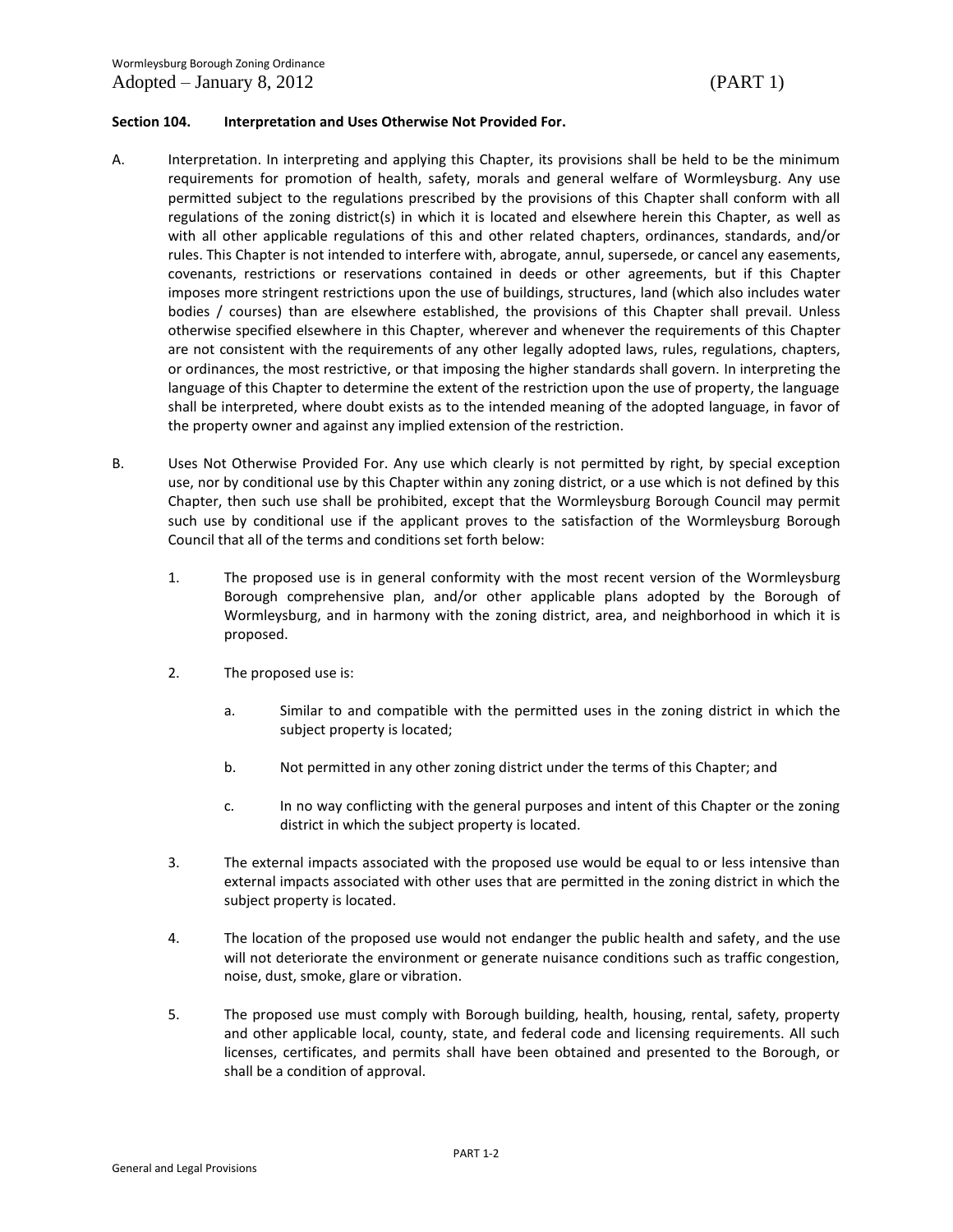- 6. The proposed use would meet the standards that apply under Part 12 of this Chapter relating to *Conditional Uses*.
- 7. The applicant shall provide:
	- a. A detailed description of the proposed use addressing each of the following topics as applicable:
	- (1). The nature of the on-site activities and operations; the type of products, materials, equipment and/or processes involved in the proposed use;
	- (2). Advertising associated with the proposed use;
	- (3). Estimated number of employees and/or occupants and number of employees and/or occupants on each shift;
	- (4). The floor area of the building or gross area of the lot devoted to the proposed use;
	- (5). Estimated amount of sales from the proposed use;
	- (6). The customer and/or patron type of each proposed use and magnitude of walkin trade;
	- (7). Vehicles associated with the proposed use;
	- (8). The hours of operation;
	- (9). The disposal of materials will be accomplished in a manner that complies with Borough, state, and federal regulations, including but not limited to those listed in Part 7 of this Chapter relating to *Performance Standards for All Uses*;
	- (10). The environmental impacts that are likely to be generated (e.g. odor, noise, smoke, dust, litter, glare, vibration, electrical disturbance, wastewater, storm water, solid waste, etc.) and specific measures employed to mitigate or eliminate any negative impacts. The applicant shall furnish evidence that the impacts generated by the proposed use will be within acceptable levels, as regulated by applicable laws and ordinance, including but not limited to those listed in Part 7 of this Chapter relating to *Performance Standards for All Uses*;
	- (11). The extent of pervious and impervious surfaces in relationship to that currently present on adjacent lots and the overall zoning district, area, and, neighborhood in which the use and development is proposed.
	- (12). How the proposed use and development complies with items  $1. 6$ . in this subsection above.
	- b. A plot / site plans required in Part 12 of this Chapter relating to *Applications for Zoning Permits.*
	- c. A schematic architectural drawing of the principal building's front façade.

### **Section 105. Applicability**.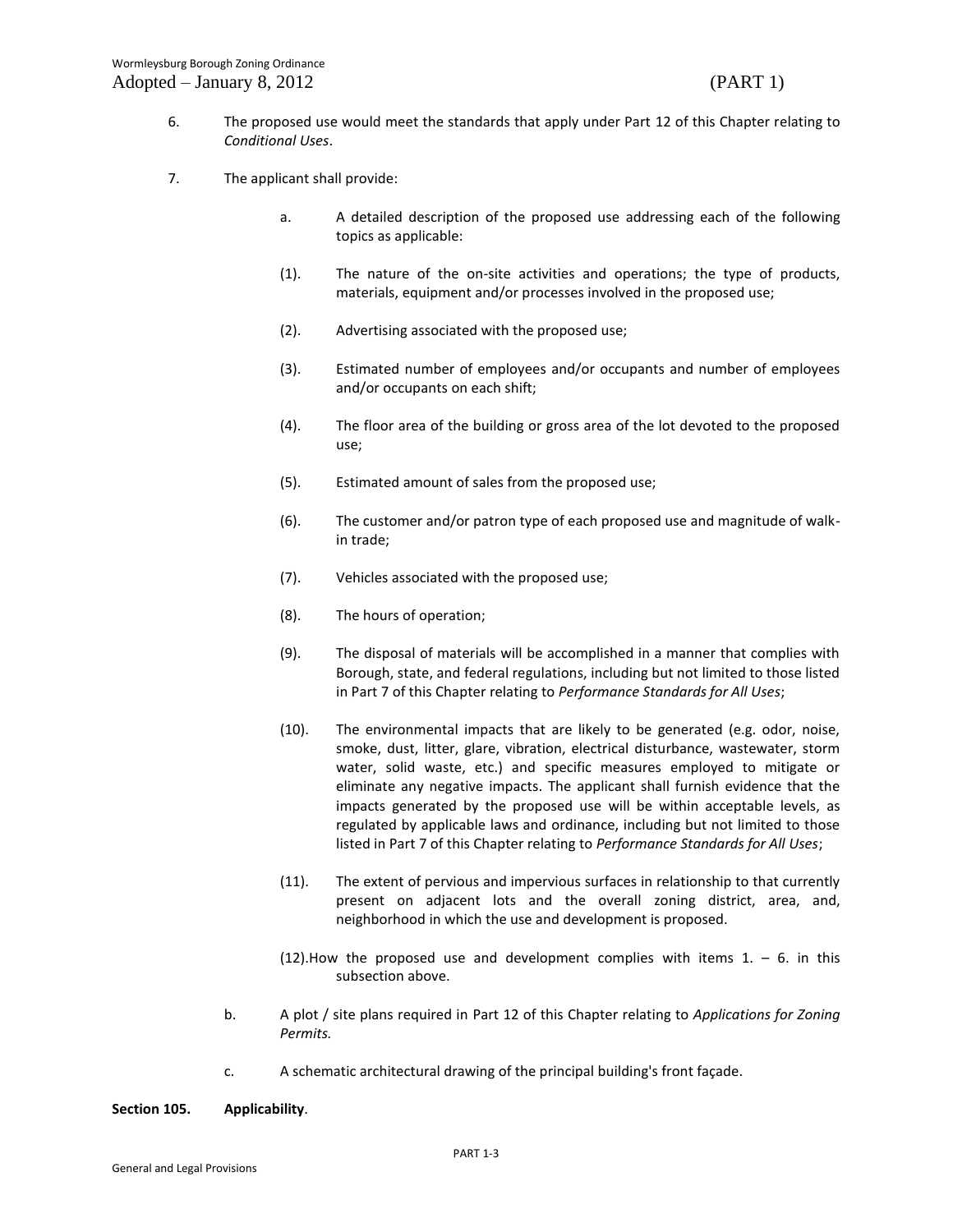- A. Within Wormleysburg Borough, Cumberland County, PA, no land, body of water, or structure shall hereafter be used or occupied and no structure or part thereof shall hereafter be erected, constructed, reconstructed, moved or structurally altered except in conformity with all regulations and procedures specified for in the zoning district in which such land, body of water, or structure is located, as well as with all other applicable provisions of this Chapter and other applicable Chapters of the Codified Ordinances of the Borough of Wormleysburg.
- B. This Chapter shall not apply to an existing or proposed building or structure or extensions thereof, that is used or to be used by a public utility corporation, if upon petition of the corporation, the Pennsylvania Public Utility Commission (PUC) shall, after a public hearing, decide that the present or proposed situation of the building in question is reasonably necessary for the convenience or welfare of the public. It shall be the responsibility of the PUC to ensure that both the corporation and the Borough of Wormleysburg have notice of the hearing and are granted an opportunity to appear, present witnesses, cross-examine witnesses presented by other parties, and otherwise exercise the rights of a party to the proceedings. The exemptions and procedures shall be in accordance with the MPC.
- C. Notwithstanding the foregoing, the requirements of this Chapter shall not apply to municipal owned uses, land, facilities, or structures owned by the Borough of Wormleysburg, nor to uses, land, facilities, or structures owned by a municipal authority created by the Borough of Wormleysburg, or an agent thereof that is authorized or created by the Borough of Wormleysburg or municipal authority to provide governmental or public health and safety services. Further, the requirements of this Chapter shall not apply to private uses permitted by the Borough of Wormleysburg, its municipal authorities, or their authorized agents, to be conducted upon and or in land or structures owned and/or operated by the Borough, municipal authorities, or authorized agents. In any instance in which applicable zoning provisions would be affected by non-compliance if not for the exemption provided herein, the Wormleysburg Borough Council shall take public comment on the specific zoning provisions and related issue(s) at an advertised public meeting of the Wormleysburg Borough Council. Notice of the public meeting shall be mailed by the Borough of Wormleysburg at least thirty (30) days prior to the date of the meeting by first  $(1<sup>st</sup>)$  class mail to the addresses to which real estate tax bills are sent for all real property located within two hundred (200) feet of the exempt tract, as evidenced by tax records within the possession of the Borough of Wormleysburg. Additionally, notice shall be provided to the Wormleysburg Planning Commission at least thirty (30) days prior to the date of the public meeting of the Wormleysburg Borough Council. Such notices shall include the location, date, and time of the public meeting; and shall include the location of said exempt tract, a description of the proposed use / development of the exempt tract, and the specific zoning provisions for which strict compliance cannot be met by the proposed use / development of the exempt tract.

# **Section 106. Zoning Districts and Map.**

A. For the purpose of this Chapter, Wormleysburg Borough is hereby divided into specific zoning districts (underlying or base) and overlay zoning districts which shall be designated as follows in Table 1-1 Zoning Districts: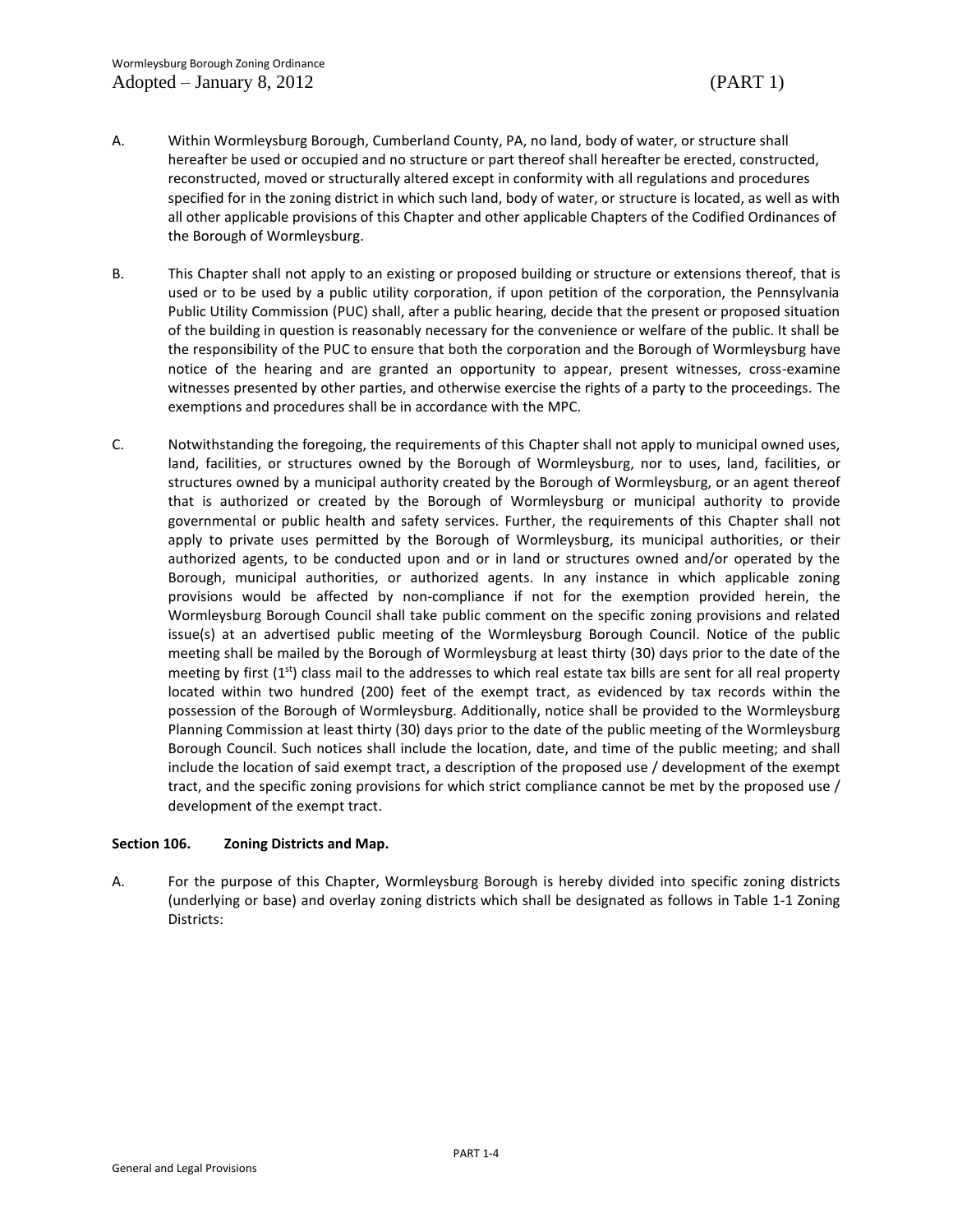# **TABLE 1-1 ZONING DISTRICTS**

| <b>ZONING DISTRICT NAME</b>                           | <b>SPECIFIC PART OR SECTION</b><br><b>REFERENCE</b> |
|-------------------------------------------------------|-----------------------------------------------------|
| A. RESIDENTIAL ZONING DISTRICTS                       |                                                     |
| Restricted Residential-1 Zoning District (RR-1)       | Part 3                                              |
| Restricted Residential-2 Zoning District (RR-2)       | Part 3                                              |
| Multi-Family Residential District (MFR)               | Part 3                                              |
| <b>B. MIXED USE ZONING DISTRICTS</b>                  |                                                     |
| Village Mixed Use-1 Zoning District (VMU-1)           | Part 4                                              |
| Village Mixed Use-2 Zoning District (VMU-2)           | Part 4                                              |
| The Waterfront Zoning District (WF)                   | Part 4                                              |
| <b>C. GENERAL BUSINESS AND OTHER ZONING DISTRICTS</b> |                                                     |
| Office Zoning District (O)                            | Part 5                                              |
| General Commercial Zoning District (GC)               | Part 5                                              |
| <b>D. OVERLAY ZONING DISTRICTS</b>                    |                                                     |
| Floodplain Management Overlay Zoning District (FPO)   | Section 602                                         |
| Airport Overlay Zoning District (APO)                 | Section 603                                         |
| Edgewater Compatibility Overlay Zoning District (ECO) | Section 604                                         |
| Heritage Conservation Overlay Zoning District (HCO)   | Section 605                                         |
| Natural Resources Overlay Zoning District (NRO)       | Section 606                                         |

# B. Zoning Map.

Unless otherwise noted, the locations and boundaries of the specific zoning districts and overlay zoning districts are shown upon the map(s) that are attached to and made a part of this Chapter. The map(s) and all notations, references and other data shown thereon are hereby incorporated by reference into this Chapter as if all were fully described herein. The map(s) shall be designated: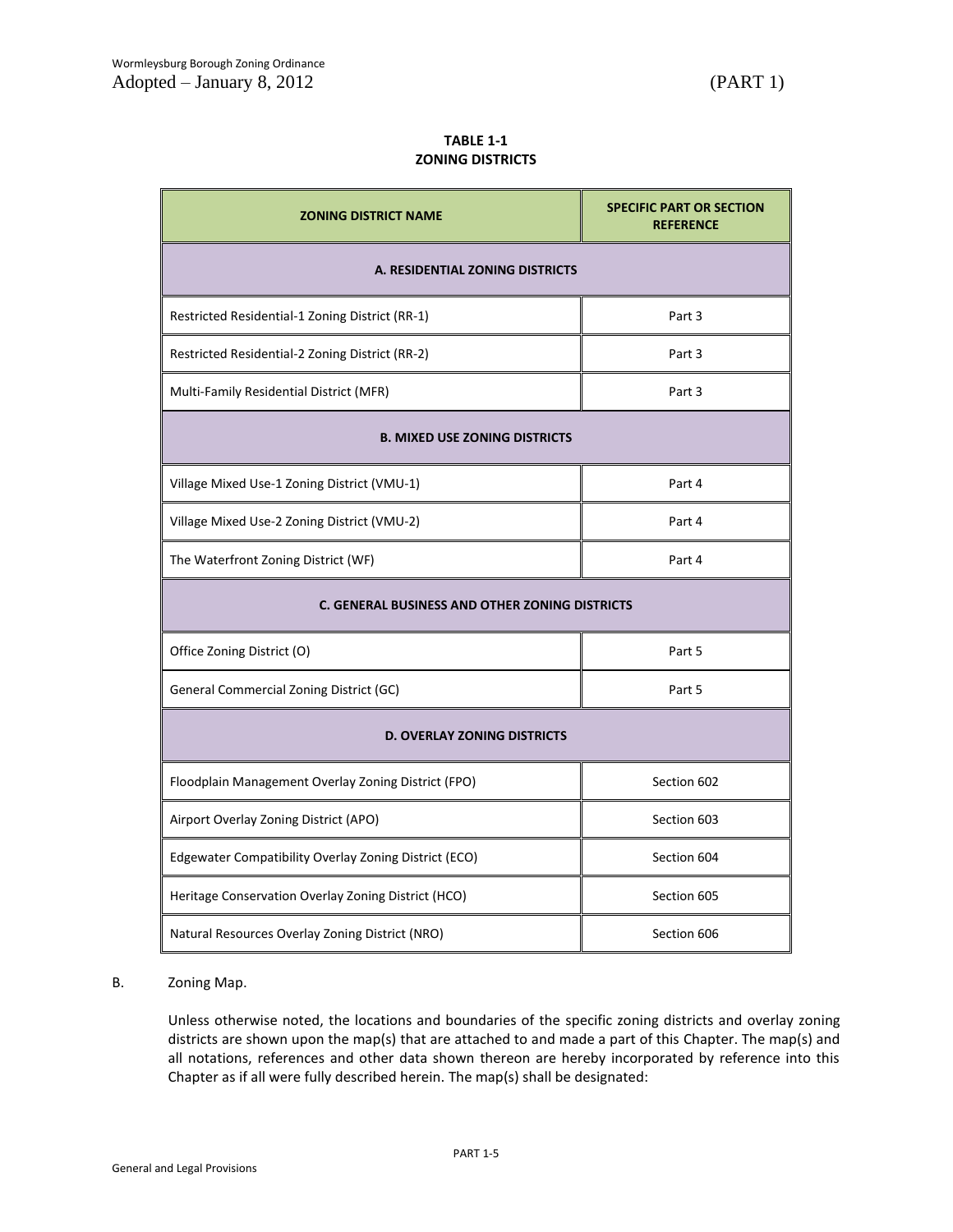- 1. "Borough of Wormleysburg, Cumberland County, PA: Zoning Map" herein referred to as the, "Wormleysburg Borough Zoning Map", "Wormleysburg Zoning Map", and/or "Zoning Map."; and
- 2. "Borough of Wormleysburg, Cumberland County, PA: Overlay Zoning Districts Map".
- C. Zoning District Boundaries.

The boundaries between zoning districts are shown by zoning district boundary lines on the zoning map(s). Where uncertainty exists as to the location of boundaries of any zoning districts shown on the zoning map(s), the following rules shall apply:

- 1. Where zoning district boundaries are so indicated as approximately coinciding with the centerlines of streets, highways, railroad lines, other rights-of-way lines, streams, or ridge lines, such centerlines shall be construed to be the zoning district boundaries.
- 2. Where zoning district boundaries are so indicated as approximately coinciding with lot lines, such lot lines shall be construed to be the zoning district boundaries.
- 3. Where zoning district boundaries are so indicated that as approximately parallel to centerlines of streets, highways, railroad lines, and other rights-of-way, the zoning district boundaries shall be construed as parallel thereto and at such distances from the centerline as indicated on the zoning map(s).
- 4. For unsubdivided land or where a zoning district boundary divides a lot, the location of the zoning district boundary, unless dimensions are indicated, shall be determined by the scale appearing on the zoning map(s).
- 5. Where a municipal boundary divides a lot, the minimum lot area shall be regulated by the municipality in which the principal use(s) are located, unless otherwise provided by applicable case law. The land area within each municipality shall be regulated by the use regulations and other applicable regulations of each municipality.
- 6. In the case of any uncertainty as to zoning district boundaries on the zoning map(s), the Zoning Officer shall determine the zoning district boundaries; however, the Zoning Officer's determination may be appealed to the Zoning Hearing Board in accordance with Part 12 of this Chapter relating to *Zoning Hearing Board*.

### **Section 107. Municipality Liability**.

The granting of a zoning permit for the erection or use of a structure, building, or lot shall not constitute a representation, guarantee or warranty of any kind or nature by the Borough of Wormleysburg, or an official or employee, thereof, of the safety of any structure, building, use, or other proposed plan from cause whatsoever, and shall create no liability upon or a course of action against the Borough of Wormleysburg or such public official or employee for any damage that may be pursuant thereto.

### **Section 108. Disclaimer**.

It is recognized that the:

- A. Act of June 22, 1937 (P.L. 1987, No. 394) known as "The Clean Streams Law";
- B. Act of May 31, 1945 (P.L. 1198, No 418) known as the "Surface Mining Conservation and Reclamation Act";